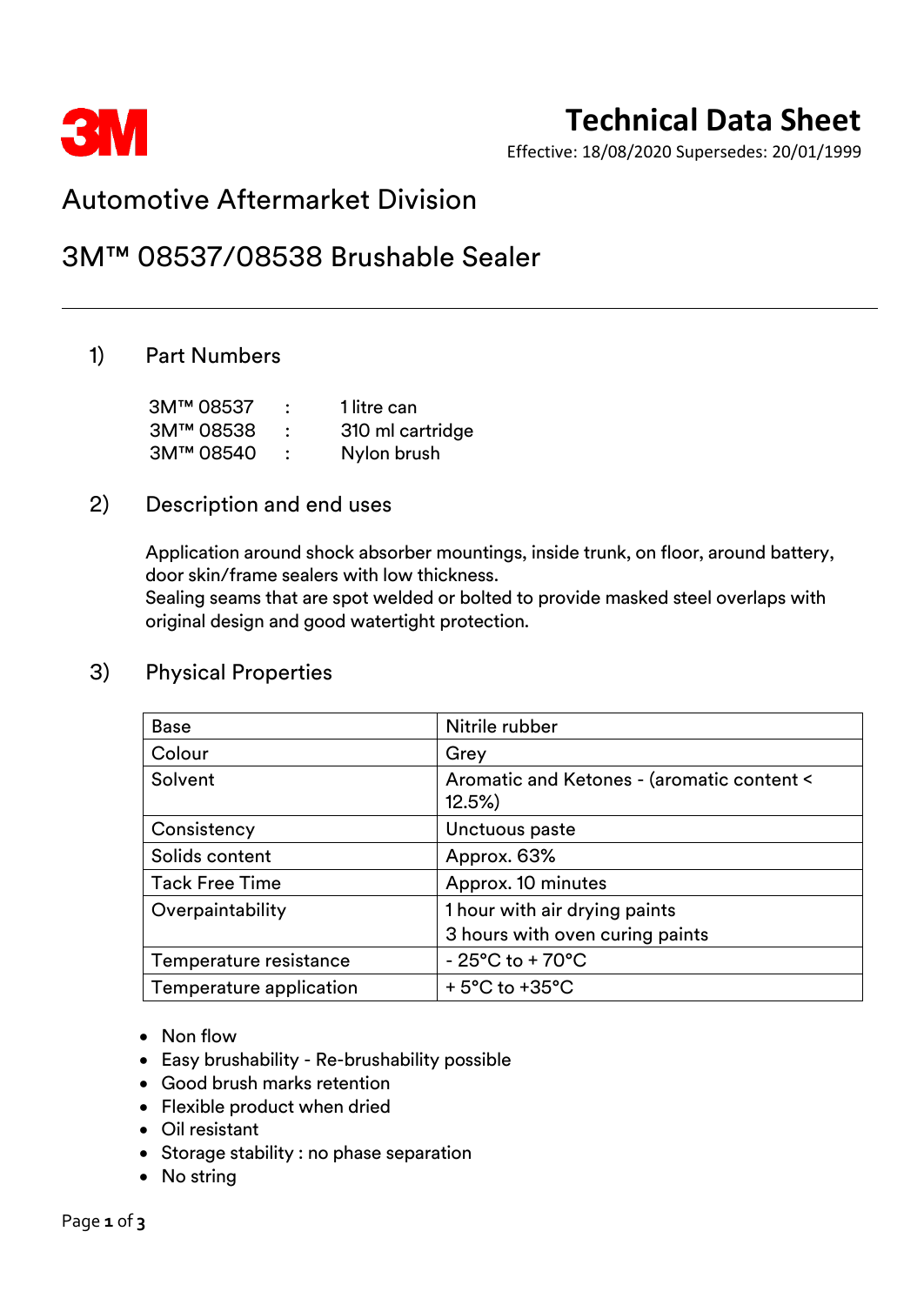

# **Technical Data Sheet**

Effective: 18/08/2020 Supersedes: 20/01/1999

### 4) Directions for Use

- Clean the surface with 3M™ General Purpose Adhesive Cleaner 08984.
- For a better adhesion, abrade or prime the surface
- (For 08537) with 3M™ 08540 nylon brush, apply the product on the overlap joint
- (For 08538) Extrude a bead on the overlap seam. Brush the product with a nylon brush.
- A rework is possible during several minutes.

#### 5) Storage

| Storage<br>conditions | Cool dry place. Best results are obtained when material is stored<br>and applied at room temperature, 15 to 30°C. Storage temperature<br>must not exceed 50°C. |  |
|-----------------------|----------------------------------------------------------------------------------------------------------------------------------------------------------------|--|
| <b>Shelf life</b>     | 24 months from date of manufacture under normal storage<br>conditions. Refer "Lot Number" and "Best Before Date" on can /<br>cartridge.                        |  |

#### 6) Safety

Please refer to the Material Safety Data Sheet or contact your local 3M™ Toxicology Department.

3M™ 08537/08538 Brushable Sealer is designed FOR PROFESSIONAL INDUSTRIAL USE ONLY.

#### 7) Disclaimer

All statements, technical information and recommendations are based on tests we believe to be reliable as at the date of hereof, but the accuracy or completeness thereof is not guaranteed. Please ensure before using the product that it is suitable for your intended use. Since the conditions and methods of use of the product and of the information referred to herein are beyond our control, other than for fraudulent misrepresentation, 3M expressly disclaims any and all liability as to any results obtained or arising from any use of the product or reliance on such information.